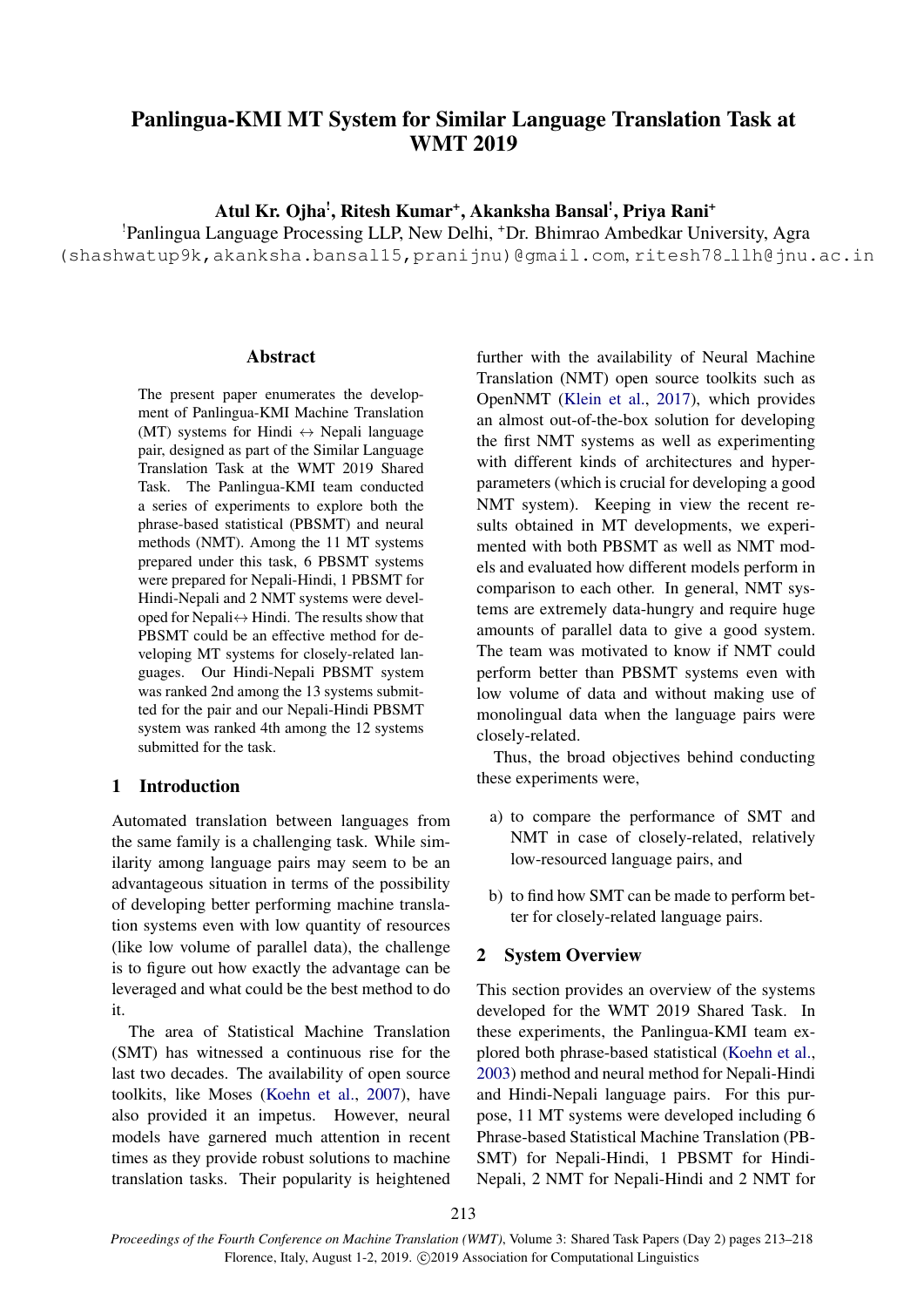Hindi-Nepali. The system details are provided in the following subsections.

### 2.1 Phrase-based SMT Systems

These systems were built on the Moses open source toolkit using the KenLM language model [\(Heafield,](#page-5-3) [2011\)](#page-5-3) and GIZA++ aligner. 'Growdiag-final-and heuristic' parameters were used to extract phrases from the corresponding parallel corpora. In addition to this, KenLM was used to build 5-gram language models. The preprocessing was done to handle noise in data (for example, hyperlink, non-UTF characters etc), the details of which are provided below in section 3.1.

### 2.2 Neural Machine Translation System

OpeNMT (pytorch port of this toolkit) was used to build 2 NMT systems. The first system was built with 2 layers using LSTM model while the second system was built with 6 layers using the Transformer model. 500 hidden units were used.

## 2.3 Assessment

Assessment of these systems was done on the standard automatic evaluation metrics: BLEU [\(Pa](#page-5-4)[pineni et al.,](#page-5-4) [2002\)](#page-5-4) and Translation Error Rate (TER) [\(Snover et al.,](#page-5-5) [2006\)](#page-5-5). TER was evaluated only for systems whose BLEU score was above 5. In addition to these, the errors of the developed systems were also analysed.

## 3 Experiments

This section briefly describes the experiment settings for developing the systems.

## 3.1 Corpus Size

The parallel dataset for these experiments was provided by the *WMT Similar Translation Shared Task* [1](#page-1-0)organisers and the Nepali monolingual dataset was taken from *WMT 2019 Shared Task: Parallel Corpus Filtering for Low-Resource Conditions*[2](#page-1-1) [\(Barrault et al.,](#page-4-0) [2019\)](#page-4-0). The monolingual dataset for Hindi was procured from *Workshop on Asian Translation Shared Task 2018* [\(Nakazawa](#page-5-6) [et al.,](#page-5-6) [2018\)](#page-5-6). The parallel data was sub-divided into training, tuning and monolingual sets, as detailed in Table [1.](#page-1-2)

Nepali-Hindi and Hindi-Nepali MT systems were

<span id="page-1-2"></span>

| Language Pair   Training   Tuning   Monolingual |       |      |        |
|-------------------------------------------------|-------|------|--------|
| Nepali $\leftrightarrow$ Hindi                  | 65505 | 3000 |        |
| Nepali                                          |       |      | 92296  |
| Hindi                                           |       |      | 104967 |

|  |                                          |  | Table 1: Statistics of Parallel and Monolingual Sen- |  |
|--|------------------------------------------|--|------------------------------------------------------|--|
|  | tences of the Nepali and Hindi Languages |  |                                                      |  |

tested on 2,000 and 1567 test sentences respectively.

### 3.2 Pre-processing

The following pre-processing steps were performed as part of the experiments:

- a) Both corpora were tokenized and cleaned (sentences of length over 40 / 80 words were removed).
- b) True-casing of Latin characters in the corpora was performed. Even though neither of the language pairs use Latin-based scripts, this was needed as the corpora for training as well as testing contained some Latin characters as well.

All these processes were performed using Moses scripts. However, the tokenization was done by the RGNLP team tokenizer [\(Ojha et al.,](#page-5-7) [2018\)](#page-5-7). This tokenizer was used since Moses does not provide tokenizer for Indic languages. Also the RGNLP tokenizer ensured that the canonical Unicode representation of the characters are retained.

### 3.3 Development of MT Systems

The pre-processed dataset was used to develop three MT models per language pair – two different phrase-based statistical machine translation system using different language models and one neural MT system using the encoder-decoder framework. Both of these are discussed in the following subsections.

## 3.3.1 Training and Development of PBMST Systems

As mentioned above, we used the Moses open source toolkit for the development of the PBSMT system. The translation model (TM) and language models (LM) were trained independently and combined in a log-linear scheme where both the models were assigned a different weight using the Minimum Error Rate (MERT) Training tuning algorithm [\(Och and Ney,](#page-5-8) [2003\)](#page-5-8). In addition, 3,000

<span id="page-1-1"></span><span id="page-1-0"></span><sup>1</sup> http://www.statmt.org/wmt19/similar.html

<sup>2</sup> http://www.statmt.org/wmt19/parallel-corpusfiltering.html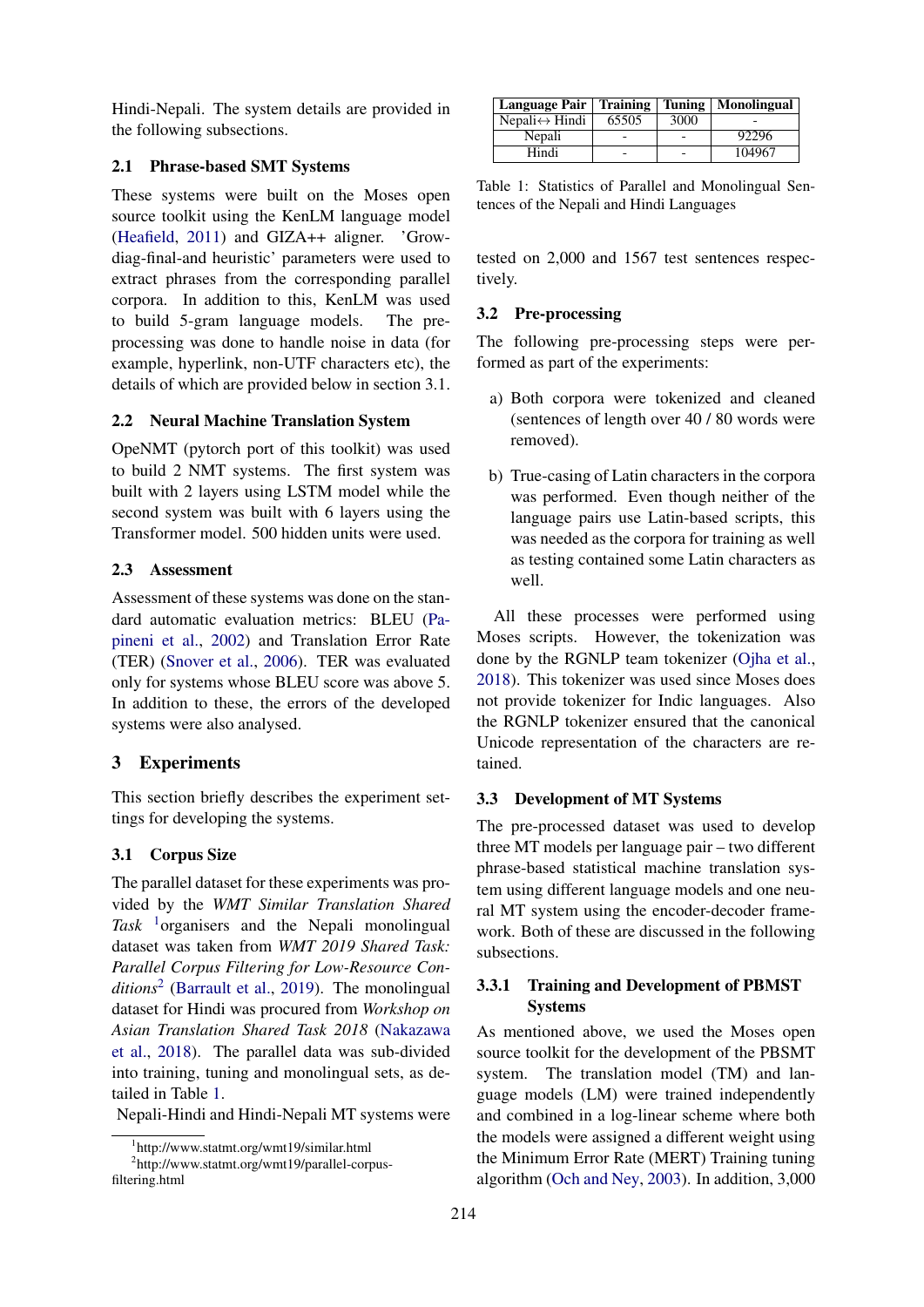parallel sentences were used for Nepali-Hindi and Hindi-Nepali language pairs to tune the systems.

The details of the experiments are as follows:

- I) Nepali-Hindi PBSMT 6 different experiments (3 each for dataset with sentences of length up to 40 words and 80 words) were conducted for Nepali-Hindi PBSMT system. The difference among the experiments were only with respect to pre-processing alterations. It was used to gauge the effect of different pre-processing steps on the performance of MT system for closely-related languages. The following pre-processing alternations were used
	- a experiments without lowercasing
	- b experiments without removing utterances with non-UTF characters
	- c experiments with complete preprocessing including lowercasing and getting rid of utterances with non-UTF characters.
- II) Hindi-Nepali PBSMT Based on our experience with Nepali-Hindi system, we developed only one system for Hindi-Nepali pair, using the dataset with complete preprocessing including lowercasing and getting rid of utterances with non-UTF characters.

## 3.3.2 Training and Developments of NMT Systems

The OpenNMT toolkit was used to develop the NMT systems. The training was done on two layers of LSTM network with 500 hidden units at both, the encoder and decoder models for 1,00,000 epochs. The variability of the parameters was limited with the use of default hyper-parameters configuration. Any unknown words in the translation were replaced with the word in the source language bearing the highest attention weight. All the NMT experiments were carried out only with a dataset that contained sentences with length of up to 40 words.

The hyper-parameters and details of the architecture used for the experiments are as below.

a LSTM Model - This system was built using 2-layer LSTM model [\(Hochreiter and](#page-5-9) [Schmidhuber,](#page-5-9) [1997\)](#page-5-9). Our settings followed the Open-NMT training guidelines that indicate that the default training setup is reasonable for training of any language pairs.

The model is trained on 1,00,000 epochs, using Adam with a default learning rate of 0.002 and mini-batches of 40 with 500 hidden units. Vocabulary size of 32308 and 32895 for Nepali-Hindi and Hindi-Nepali language pairs respectively was extracted. A static NMT-setup was maintained with the use of same hyper-parameters setting across two language pairs.

b Transformer Model - Another NMT system was developed using the Transformer model (implemented in pytorch port of Open-NMT) with 6 layers. The Nepali-Hindi system was trained for 20,000 epochs and Hindi-Nepali for 10,000 epochs. All other hyperparameters were kept at default values in the OpenNMT implementation.

### 3.4 Post-processing

In the end, the translations of the test data using PBSMT systems were post-processed using methods including de-tokenization, de-truecasing for English tokens to improve the accuracy rate of the translated outputs.

## 4 Evaluation and Error Analysis

This section discusses the results of automatic evaluation, human evaluation, and comparative analysis of the PBSMT and NMT systems.

## 4.1 Automatic Evaluation Results

Both the PBSMT and NMT systems were evaluated using the reference set provided by the shared task organizers. The standard MT evaluation metrics, BLEU [\(Papineni et al.,](#page-5-4) [2002\)](#page-5-4) score and TER [\(Snover et al.,](#page-5-5) [2006\)](#page-5-5), were used for the automatic evaluation. These results were prepared on the Primary and Contrastive system submission which are depicted in the graph provided below as \* P and \* C, where P stands for Primary and C stands for Contrastive, respectively. The results of only the highest scoring system across both language pairs are presented in this paper. It gives a quantitative picture of particular differences across different teams, especially with reference to evaluation scores (Figure [1](#page-3-0) and [2\)](#page-3-1).

The Panlingua-KMI PBSMT system produced fourth and second best results for Nepali-Hindi and Hindi-Nepali language pair respectively, across 6 teams and 12-13 systems. Also for PBSMT systems, the Hindi-Nepali language pair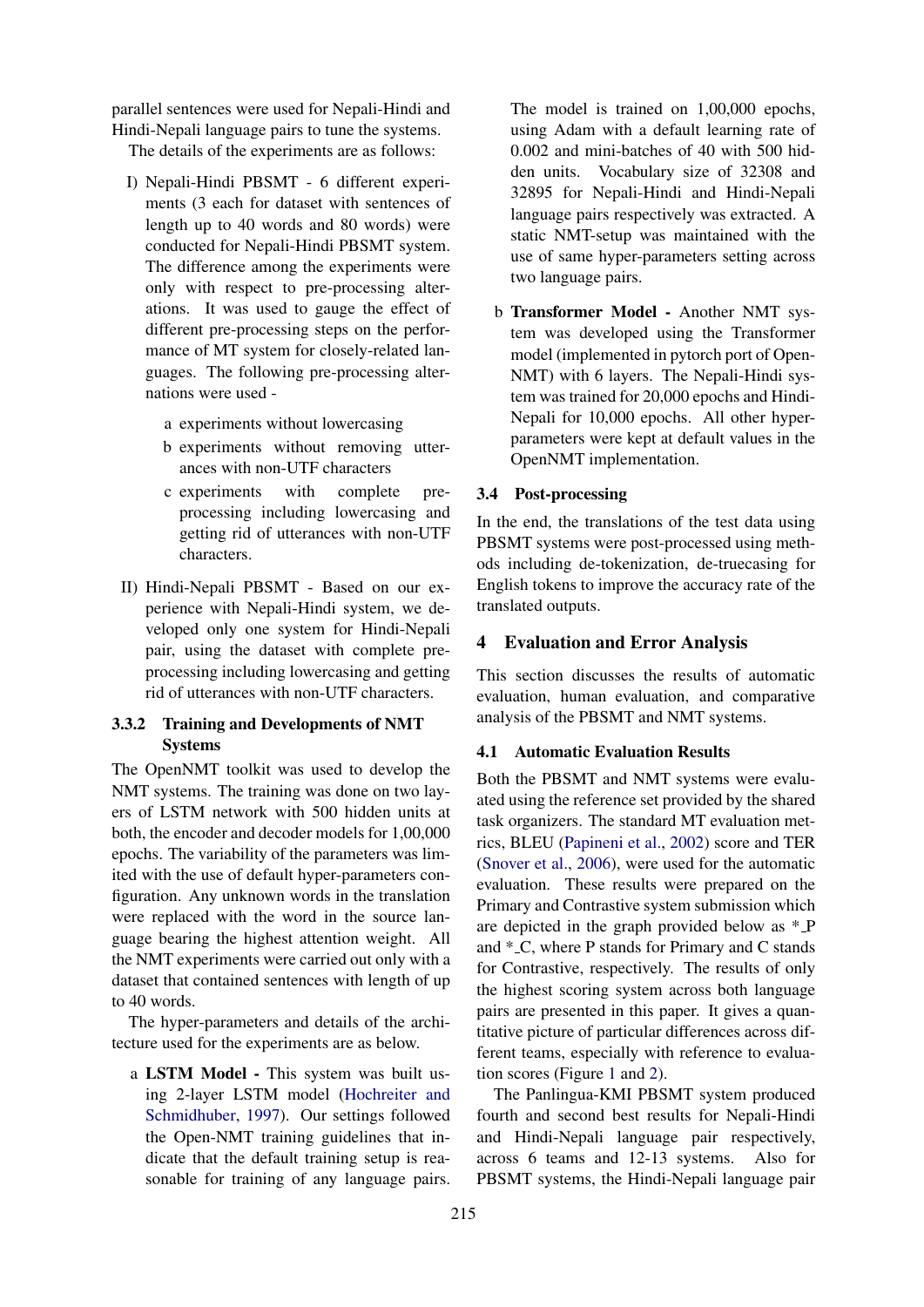<span id="page-3-0"></span>

Figure 1: Accuracy of Nepali-Hindi and Hindi-Nepali MT System at BLEU Metric

<span id="page-3-1"></span>

Figure 2: Accuracy of Nepali-Hindi and Hindi-Nepali MT System at TER Metric

showed better results in terms of both the metrics (11.5 in BLEU, 79.1 in TER) while the Nepali-Hindi language pair scored 9.8 in BLEU, 91.3 in TER.

### 4.2 Comparative Analysis of the PBSMT and NMT Systems

Across both the language pairs, PBSMT performed better than NMT as its accuracy rate was higher in BLEU and lower in TER metrics as shown in Figures [1](#page-3-0) and [2.](#page-3-1) On further manual inspection of the outputs produced by Nepali-Hindi and Hindi-Nepali PBSMT, NMT-LSTM and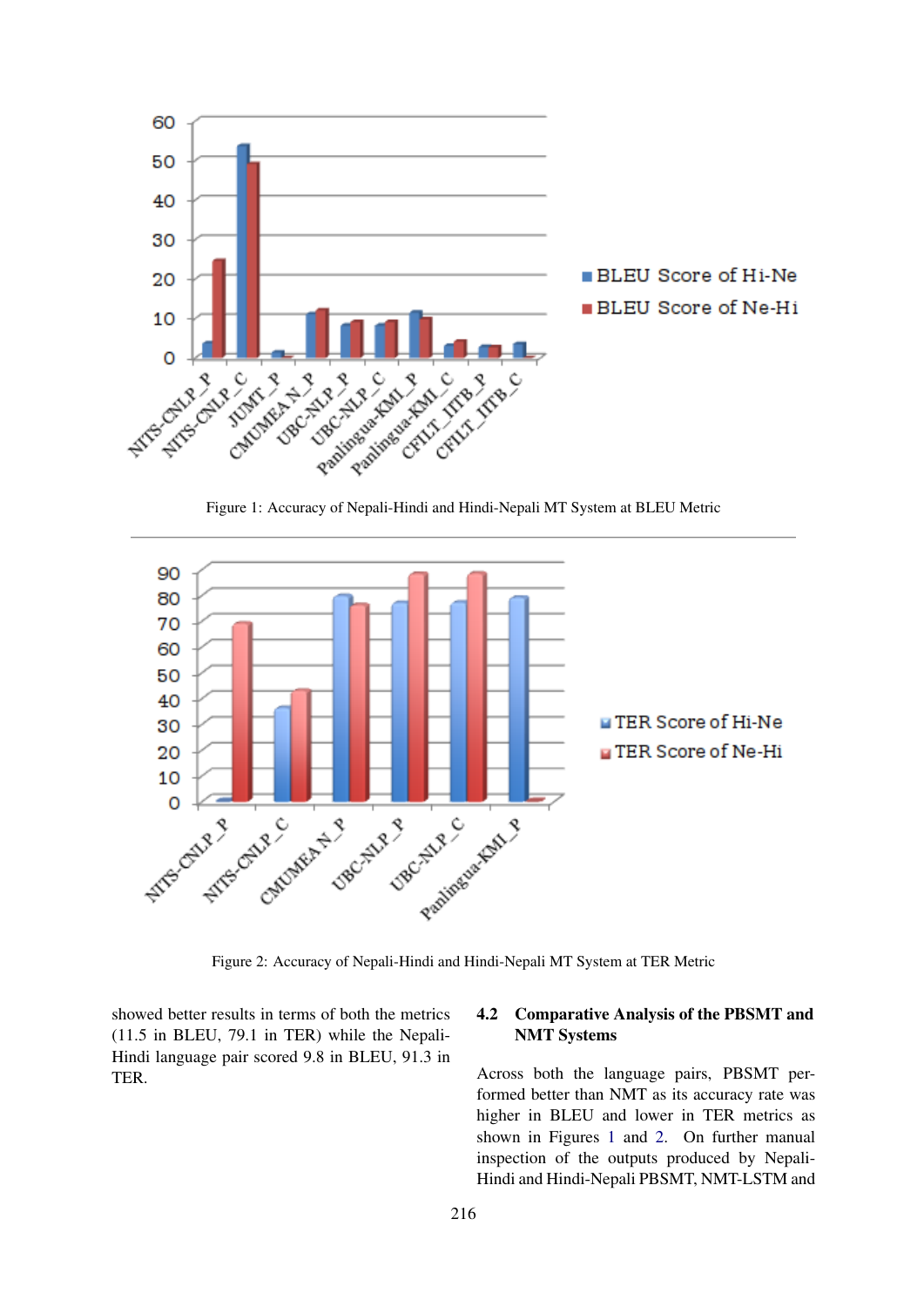NMT-Transformer systems, we found that the outputs produced by the PBSMT seemed better than those produced by the NMT systems (shown in Figures [3](#page-4-1) and [4\)](#page-4-2).

<span id="page-4-1"></span>

| <b>Source Sentence</b>           | यो पर्याप्त पराविधिक तरुटि हो जसमा सञ्जाल सञ्चारका लागि आवश्यक यन्तर (सकेट)<br>सिर्जना हन सकेन ।                        |
|----------------------------------|-------------------------------------------------------------------------------------------------------------------------|
| <b>PBSMT Output</b>              | इस पर्याप्त तकनीकी तरुटि है जहाँ नेटवर्क संवाद के लिए आवश्यक उपकरण ( सॉकेट ) बनाने<br>नहीं हो सका .                     |
| <b>NMT Output</b>                | वाकई में हार तरुटि है .                                                                                                 |
| <b>NMT-Transformer</b><br>Output | यह पर्याप्त तकनीकी नहीं हो सकती . नेटवर्क संवाद के लिए आपको धन्यवाद .                                                   |
|                                  |                                                                                                                         |
| <b>Source Sentence</b>           | % 1 सिमलिङक सिर्जना गर्न सकेन । कृपया अनुमति जाँच गर्नुहोस् ।                                                           |
| <b>PBSMT Output</b>              | $%1$ के लिए सिमलिंक बनाने नहीं कर सका . कृपया अनुमतियाँ जाँचें .                                                        |
| <b>NMT Output</b>                | $%1$ के लिए सिमलिंक बनाने में . कृपया अनुमतियाँ जाँचें .                                                                |
| <b>NMT</b> Transformer<br>Output | $%1$ के लिए सिमलिंक बनाने में असफल . कृपया अनुमतियाँ जाँचें .                                                           |
|                                  |                                                                                                                         |
| <b>Source Sentence</b>           | FITS न्यून/ अधिक मानहरू गणना गर्न असक्षम भयो ।                                                                          |
| <b>PBSMT Output</b>              | एफआईटीएस कम / बडा - मान गणना नहीं कर में अक्षम .                                                                        |
| <b>NMT Output</b>                | एफआईटीएस विकरेताओं : मूल्य गणना करने में अक्षम .                                                                        |
| <b>NMT-Transformer</b><br>Output | वी - केलैन्डर                                                                                                           |
|                                  |                                                                                                                         |
| <b>Source Sentence</b>           | पाठ आदेशले हालसम्म काम गरेको छैन । '% 1' आदेशलाई उपेक्षा गरिएको छ ।                                                     |
| <b>PBSMT Output</b>              | पाठ कमांड अभी कार्य नहीं कर रहा है . ' % 1 ' आदेशलाई नज़र अंदाज़ किया गया है .                                          |
| <b>NMT Output</b>                |                                                                                                                         |
| <b>NMT-Transformer</b><br>Output | कमांड अभी भी जुड़े हैं . लिलो कहता है . Comment                                                                         |
|                                  |                                                                                                                         |
| <b>Source Sentence</b>           | असकिरय भएको अवधि पछि वालेट बन्द गर्नुहोस् जब वालेट बन्द हन्छ यसलाई फेरि पहँच गर्न<br>पासवर्डको आवश्यकता पर्दछ ।         |
| <b>PBSMT Output</b>              | असकि्रय के साथ अवधि के बाद वैलट बंद करें जब वैलट बंद होता है इसे फिर से पर पहुँच नही<br>पासवर्ड की आवश्यकता आवश्यक है . |
| <b>NMT</b> Output                | @ action : button                                                                                                       |
| <b>NMT-Transformer</b><br>Output | विंडो को विस्फोट से उडाएं जब उन्हें बंद किया जाए Name                                                                   |

Figure 3: Comparative Analysis of Nepali-Hindi PB-SMT, NMT and NMT-Transformer MT's Output

<span id="page-4-2"></span>

| <b>Source Sentence</b>           | युनिक्स सॉकेट (वर्तमान होस्ट तथा वर्तमान उपयोक्ता के लिए विशिष्ट)                                             |
|----------------------------------|---------------------------------------------------------------------------------------------------------------|
| <b>PBSMT Output</b>              | यनिक्स सकेट (वर्तमान होस्ट र हालको परयोगकर्ताका लागि विशिष्ट)                                                 |
| <b>NMT Output</b>                | युनिक्स सकेट वस्तुहरु जित्दछ र हालको परयोगकर्ता वढाउनुहोस्                                                    |
| <b>NMT-Transformer</b><br>Output | युनिक्स सकेट र होस्ट र हालको परयोगकर्ता वोरोध गर्यो                                                           |
| <b>Source Sentence</b>           | सर्वर से कोटा जानकारी प्राप्त करने के दौरान तरुटि हुई% 1                                                      |
| <b>PBSMT Output</b>              | सर्भरबाट कोटा जानकारी पराप्ती गर्दा तरुटि हई% 1                                                               |
| <b>NMT Output</b>                | सर्भरले जडान जानकारी पराप्त गर्दा तरुटि : % 1                                                                 |
| <b>NMT-Transformer</b><br>Output | कोटा जानकारी पराप्त गर्दा तरुटि थियो : % 1                                                                    |
| <b>Source Sentence</b>           | जब कोई अनुपरयोग बटुआ खोलने की कोशिश करता है तो बताएँ (P)                                                      |
| <b>PBSMT Output</b>              | जब कनै अनपरयोग वालेट खोल्न परयास गर्दछ भने परोम्ट गर्नहोस (P)                                                 |
| <b>NMT Output</b>                | अनुपरयोग कुञ्जी खोल्न परयास गर्दछ Name                                                                        |
| <b>NMT-Transformer</b><br>Output | अनुपरयोग सुरुआतमा वालेट खोल्न परयास गर्दछ                                                                     |
| <b>Source Sentence</b>           | POP सर्वर %s से जोड़ने में विफल: निवेदित सत्यापन यांतिरकी के लिए कोई समर्थन नहीं.                             |
| <b>PBSMT Output</b>              | पप सर्भरमा %s बाट थप्दा विफल: अनुरोध गरिएको परमाणीकरण संयन्तरको लागि कनै<br>समर्थन नहीं                       |
| <b>NMT Output</b>                | पप सर्भर जानकारीMissing थपिने सुविधाहरूका लागि समर्थन सन्दर्भ QXml                                            |
| <b>NMT-Transformer</b><br>Output | पप पप सर्भरबाट समर्थन गर्दैन                                                                                  |
| <b>Source Sentence</b>           | सोलारिस समर्थन कुछ भागों को सन ओएस 5 के विलियम लेफ़ेब्वरे के "टॉप" यूटिलिटी से<br>(अनमति से) लिया गया है.     |
| <b>PBSMT Output</b>              | सोलारिस समर्थन केही भागों लाई १८७८ OS ५ का विलियम लेफ़ेब्वरे का "टॉप" युटिलिटी<br>बाट (अनुमति से) गरिएकोछ है. |
| <b>NMT Output</b>                |                                                                                                               |
| <b>NMT-Transformer</b><br>Output | सोलारिस समर्थन र लेख ठेगानाइरु                                                                                |

Figure 4: Comparative Analysis of Hindi-Nepali PB-SMT, NMT and NMT-Transformer MT's Output

NMT's result was affected primarily due to over-generation, NER issues, OOV (Out-of-Vocabulary), and word-order, hence, unable to provide output of 27 source sentences for Nepali-Hindi and 12 source sentences for Hindi-Nepali. The PBSMT's results were also influenced by the above-mentioned factors, but despite that, output of each source sentence was produced.

### 5 Conclusion

The entire series of experiments revealed several aspects of developing NMT system for closelyrelated languages. It may seem that NMT performs better than SMT on fluency level [\(3](#page-4-1) and [4\)](#page-4-2) but the relation between source and target language is erroneous, thereby, resulting in poor BLEU score and higher TER. Also, alterations at pre-processing stage do not render any improvement in SMT systems, thus, strengthening the importance of lower casing and excluding non-UTF characters from the data sets. It was also observed that datasets with maximum length of sentences upto 40 words performed better than those with upto 80 words.

The larger picture, based on these experiments, reveal that similarities between two languages did not yield any advantage, as expected at the initial stage. Thus it could be concluded that similar features shared between two languages do not have any significant effect on the performance of the MT systems, at least, as long as the standard methodologies are employed for developing the systems. In order to make use of the similarity in between the language pairs, some more sophisticated methods need to be explored and is a matter of further research.

### Acknowledgments

We are grateful to the organizers of WMT Similar Translation Shared Task 2019 for providing us the Nepali-Hindi Parallel Corpus and evaluation scores. We would also like to acknowledge the WMT 2019 Corpus Filtering Shared Task and WAT 2018 for releasing Nepali and Hindi monolingual corpus respectively.

#### References

<span id="page-4-0"></span>Loïc Barrault, Ondřej Bojar, Marta R. Costa-jussà, Christian Federmann, Mark Fishel, Yvette Graham, Barry Haddow, Matthias Huck, Philipp Koehn, Shervin Malmasi, Christof Monz, Mathias Müller,